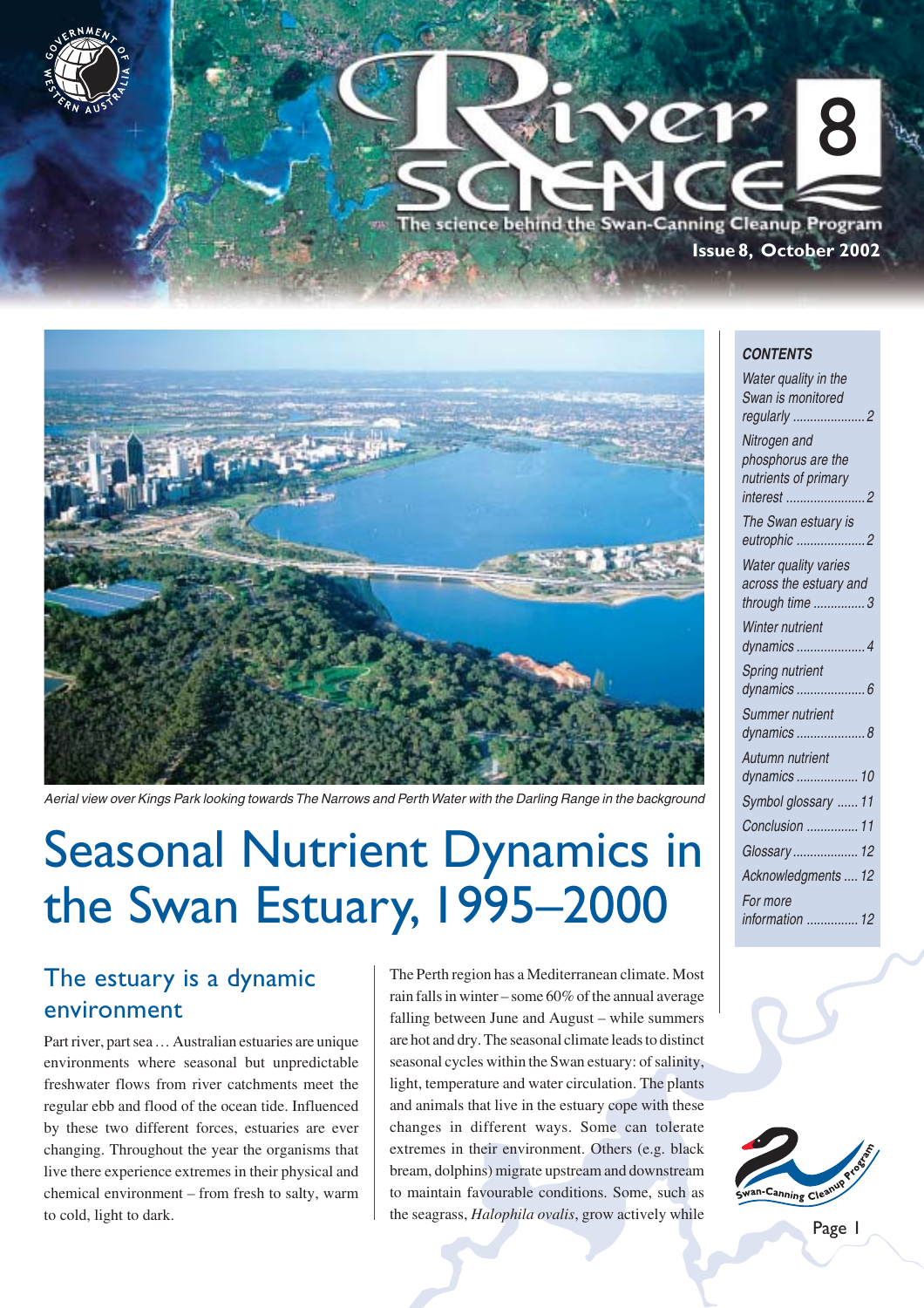

**Figure 1: Water quality** sampling at Maylands Jetty (photo D. Tracey)

conditions are favourable but die back when they are not.

The distribution and abundance of phytoplankton in the estuary is closely linked to seasonal patterns of water quality. Throughout the year, different groups of phytoplankton increase and decline in abundance in a relatively predictable series of blooms. This is a natural part of the ecosystem. However, an increased supply of nutrients and organic material to the estuary due to human activities (eutrophication) has led to aberrations in the natural cycle, such as regular summer blooms of nuisance species in the upper Swan and Canning Rivers. These blooms have affected recreational use of the estuaries and can present a health risk when toxic species are involved.

## Water quality in the Swan is monitored regularly

Water quality in the Swan-Canning estuary has been monitored regularly since the commencement of the Swan-Canning Cleanup Program (SCCP) in 1994 (figure 1). The monitoring program includes weekly sampling of physical and chemical attributes, nutrient concentrations, and phytoplankton composition and abundance (details are given in *River Science 1: Water quality monitoring is a vital part of the SCCP Action Plan*). This edition of *River Science* presents results from the monitoring program to illustrate the seasonal patterns in water quality in the Swan estuary. Results for the Canning will be presented in *River Science 9*.

## Nitrogen and phosphorus are the nutrients of primary interest

In recent decades both nitrogen and phosphorus have increased in estuaries and coastal waters worldwide. Most of this increase is a result of human activities such as the widespread application of fertilisers. Nitrogen and phosphorus are the nutrients most commonly responsible for nuisance phytoplankton blooms and other eutrophicationrelated problems.

Nitrogen and phosphorus are present in a number of forms (see *River Science 4: The Nitrogen and Phosphorus Cycles*, for a general overview of how these nutrients are transformed and transported in the environment). This document focuses on the soluble fractions of nitrogen and phosphorus, which can be utilised for phytoplankton growth. These are dissolved inorganic nitrogen (DIN) – composed of ammonium, nitrate and nitrite – and dissolved inorganic phosphorus (DIP), comprised of soluble orthophosphate  $(PO_4)$ . Reported DIP values include a certain amount of  $\text{PO}_4$  loosely bound to very small sediment particles, and for this reason DIP is more accurately reported by the technical term *filterable reactive phosphorus* (FRP).

## The Swan estuary is eutrophic

The Swan estuary is eutrophic and becomes more eutrophic with distance upstream. This is generally accepted to be a result of substantial clearing of the catchment and discharges from urban, industrial and agricultural land uses (see *River Science 5 and 6* for more information). These activities have increased the quantity of nutrients and organic matter entering watercourses in the Swan catchment. At the same time clearing and draining of natural wetland and riparian areas has affected the natural removal of nutrients within the catchment. As a result nutrients have accumulated in the estuary sediments and high concentrations of nutrients occur periodically in the water column.

Note that all technical terms highlighted in blue are defined in the glossary.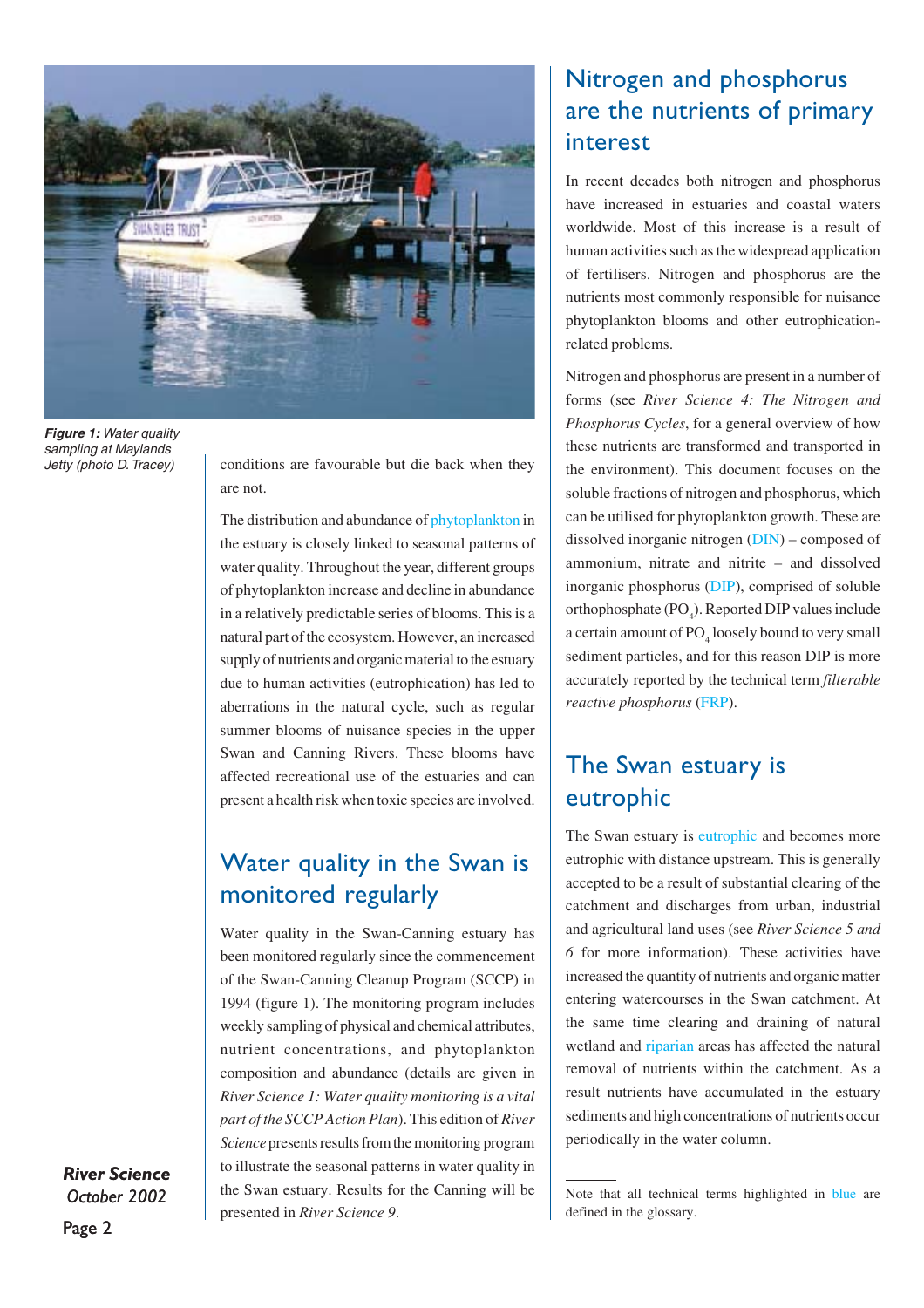

**Figures 2 (DIN) and 3 (FRP):** Monthly median concentrations of dissolved inorganic nitrogen and phosphorus, and chlorophyll a (1995-2000) in the upper reaches of the estuary and in the catchment (Avon River only). Note the high dissolved phosphate levels in bottom waters, and high phytoplankton levels (chlorophyll a) over late spring, summer and autumn.



**Figures 4 (DIN) and 5 (FRP):** Monthly median concentrations of dissolved inorganic nitrogen and phosphorus, and chlorophyll a (1995-2000) in the lower reaches of the estuary and catchment (Avon River only). Note the winter peaks of DIN in catchment inflows and surface waters in the lower estuary, and the chlorophyll a peak representing spring phytoplankton blooms.

### Water quality varies across the estuary and through time

Water quality varies considerably across the estuary and through time. Salinity varies from almost fresh to almost as salty as seawater. A layer of lighter fresh water often 'floats' on top of more saline (and therefore heavier) bottom waters – this is known as *stratification*. When the water column is stratified, little mixing occurs across the halocline that separates the fresh from the salty layer. As a result water quality is often quite different in surface and bottom waters.

The clarity of the water varies within the estuary and throughout the year. Reduced light penetration is mainly associated with the inflow of dark tanninstained and turbid water from the catchment in winter. However it can also be caused by high levels of phytoplankton or organic detritus in the water, particularly during summer.

Nutrient delivery and distribution are primarily determined by freshwater inflows from winter rainfall and the tidal movement of salt water into the estuary. There are distinct differences in hydrodynamics and nutrient dynamics between upper and lower reaches of the estuary (up- and downstream of The Narrows) – hence the following discussion relates to these two areas, upper and lower. The greatest variation occurs on a seasonal timescale.

Annual patterns of nutrient concentrations, expressed as monthly medians, for the period 1995-2000 are shown in figures 2-5. The following discussion of seasonal nutrient dynamics relates to these figures.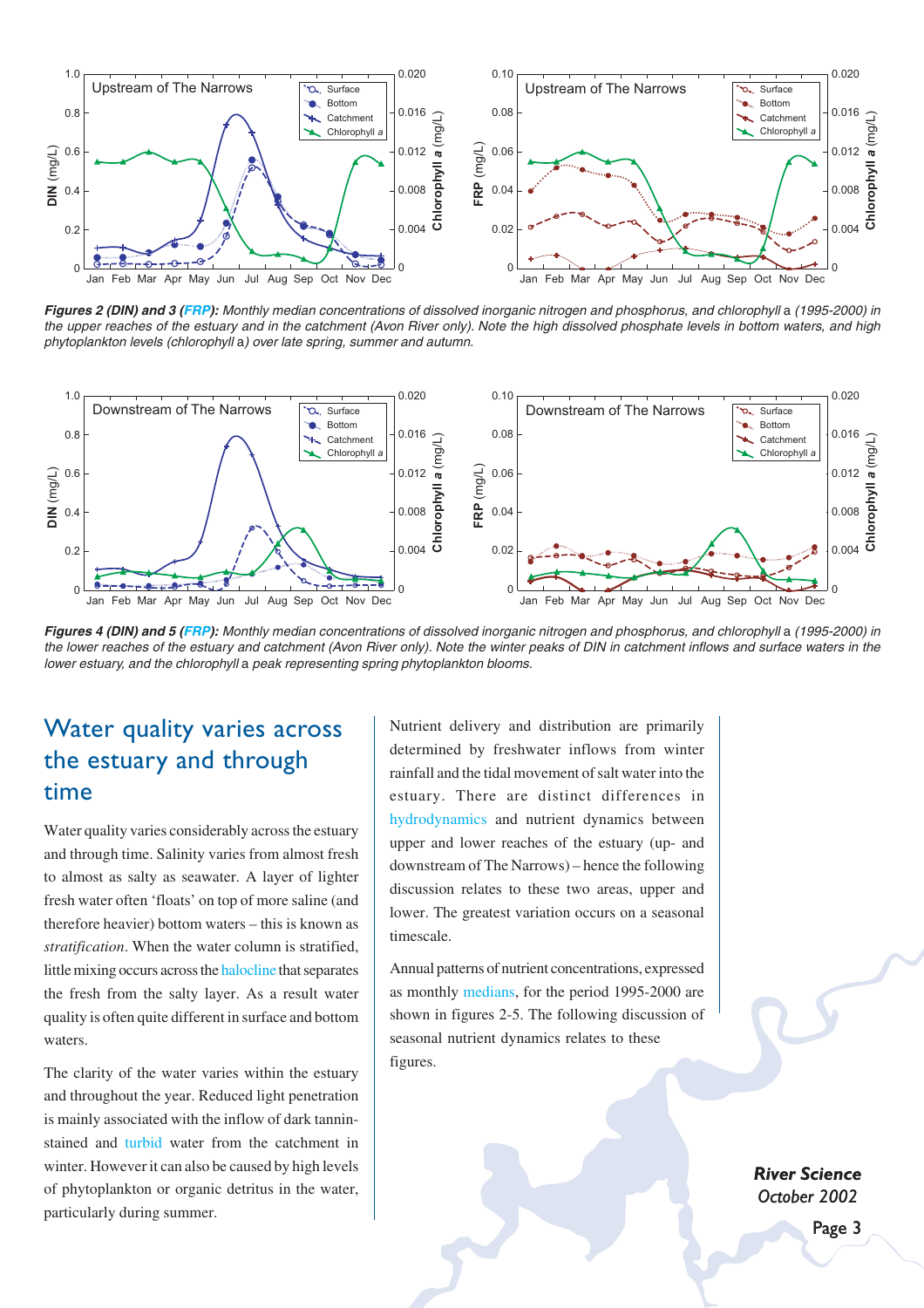

**Figure 6:** Winter flow in Jane Brook, National Park Falls, John Forrest National Park (photo D. Tracey)

## Winter nutrient dynamics

### Key Points

- Catchment flows deliver abundant, bioavailable nitrogen to the upper and lower Swan estuary
- Dissolved phosphorus entering from Ellen Brook adheres to particles delivered from the Avon and deposits in the upper Swan
- A nutrient- and tannin-rich freshwater plume extends over saline bottom waters in the lower Swan estuary
- Physical conditions prevent phytoplankton blooms in winter (low light, low temperatures, short day lengths, short residence times) – as a result,

dissolved and organic nitrogen is exported to the ocean.

In response to winter rainfall, hundreds of small streams in the vast Swan-Avon catchment begin to flow (figure 6). These funnel fresh water to larger tributaries and ultimately to the estuary. Fresh water moving downstream forces the brackish water remaining from the previous summer out of the upper estuary, and most winters the Swan is flushed fresh above the Perth CBD. As it continues downstream into the lower estuary, the fresh water tends to float on the saltier water already there, forming a distinct surface layer. This layer can reach a depth of 5 metres in very wet years. The winter of 2001 was an example of a dry year in which the estuary was not flushed fresh (figure 8).

As water moves down through the catchment it picks up nutrients from agricultural and other land uses that have accumulated since the previous spring. High concentrations of nitrate are present in the Avon River, which contributes about 60% of the freshwater inflow to the Swan. As can be seen in figure 2, DIN (mostly nitrate) concentrations usually peak around June or July in the Avon River, and about a month later in the upper estuary. The nitraterich Avon waters are diluted somewhat by water from other tributary streams such as the Helena River, Ellen and Susannah Brooks.

As it moves downstream, nitrate-rich water spreads across the surface of the lower estuary. There is little movement of nitrate into bottom waters because the strong stratification prevents mixing of fresh and saline water. The slow seepage of groundwater (which has high concentrations of dissolved



### *River Science October 2002*

Page 4

**Figure 7:** Conceptual model of nutrient processes in the Swan Estuary during the winter high flow period. Refer to the Symbol Glossary at the end of this document for an explanation of the symbols used.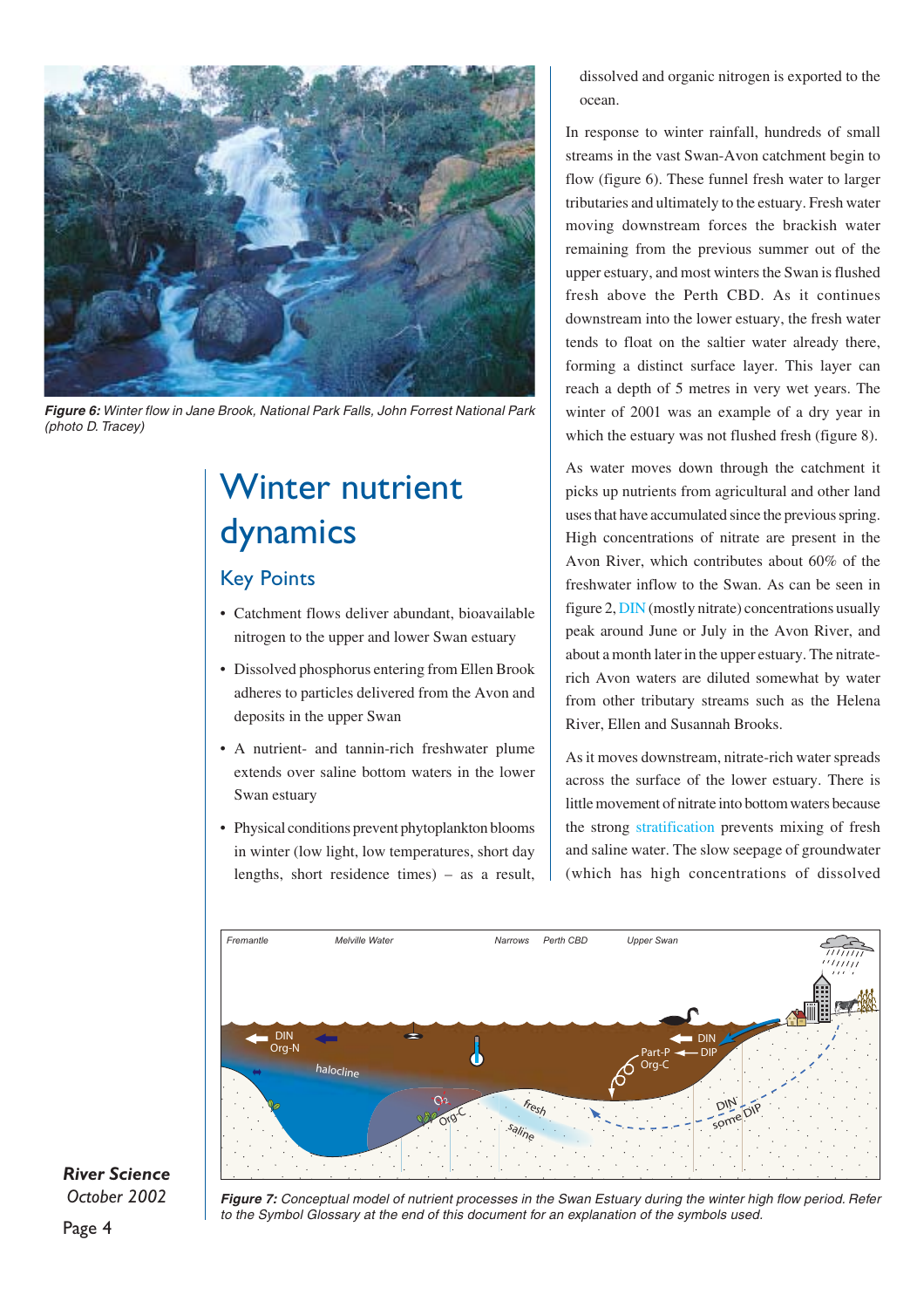

**Figure 8**: Typical longitudinal profiles of salinity (top) and dissolved oxygen (bottom) in the Swan Estuary during a dry winter (2001). In wet years, fresh water extends much further downstream

nutrients) into the estuary may be responsible for a slight increase in bottom water DIN concentrations during this time.

Unlike nitrate, soluble phosphate (DIP) concentrations do not tend to peak during winter in either the upper or lower estuary. Inflowing water from Ellen Brook has high DIP concentrations, but is diluted by the larger volume Avon flows. In addition, DIP tends to bind to suspended particles from the turbid Avon water (figure 9), making it unavailable for phytoplankton growth. Much of this *particulate phosphorus* settles to the bottom in the upper estuary, where it is important for the formation of summer phytoplankton blooms.

Every week, longitudinal vertical profiles of salinity, dissolved oxygen and temperature are published on the Swan River Trust website: <www.wrc.wa.gov.au/srt/riverscience/profiles. html>. These images show the relative influence of tidal exchange and freshwater inflows and the effect on the oxygen status of estuary waters (see figures 8, 12, 14 and 17).



**Figure 9**: The confluence of Ellen Brook (tannin coloured water in the foreground) with the more turbid Avon River (photo B. Degens)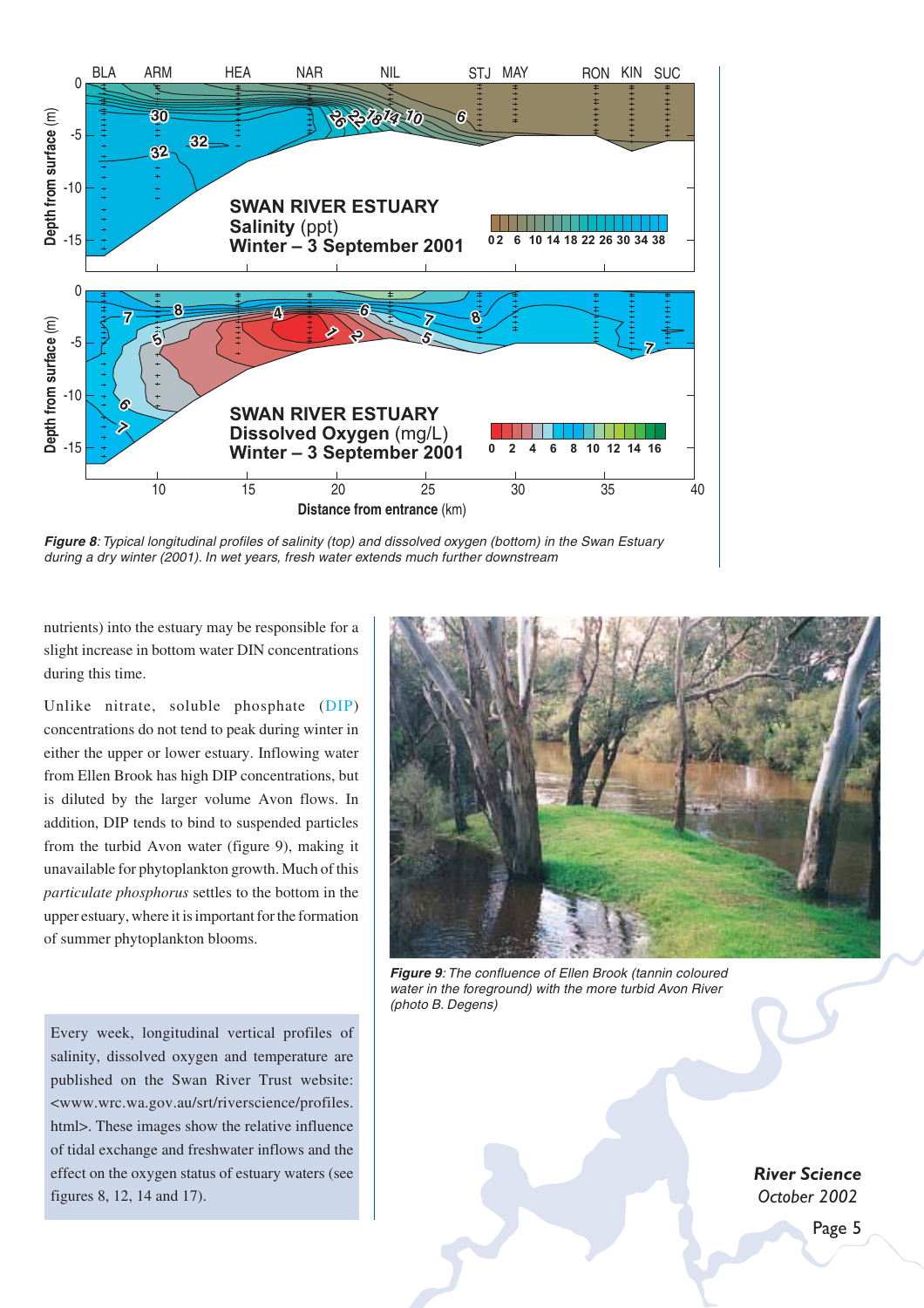

**Figure 10**: A spring bloom of chlorophyte algae in the upper Swan Estuary at Success Hill (photo WRC Phytoplankton Ecology Unit)

Despite the abundance of bioavailable nitrogen in the water column, winter is a time of little phytoplankton growth in the estuary. In fact, chlorophyll *a* concentrations in the upper estuary fall away to their minimum values over winter, while those in the lower estuary remain low until the commencement of spring blooms in around August (figures 2-5). Nutrient budgeting has shown that much of the nitrogen delivered to the estuary from the catchment in winter is flushed out to the Indian Ocean during this time.

The reason phytoplankton are unable to respond to nutrient enrichment over winter is that physical conditions in the estuary greatly restrict their growth. In effect the water is moving too fast and is too dark for phytoplankton to bloom. Freshwater flows stain the surface waters of the estuary a dark tea colour,

caused by gilvins and tannins from native vegetation. This limits the amount of light that can penetrate the water column. Secchi depth measurements are at their minima, 1 m or less throughout the estuary. Short day lengths, and water temperatures of around 14°C greatly slow phytoplankton growth processes. Most phytoplankton are flushed from the estuary before they can reach bloom proportions.

# Spring nutrient dynamics

### Key Points

- More favourable physical conditions, combined with high nutrient (especially nitrate) levels fuel spring phytoplankton blooms in the estuary
- Soluble nutrients are converted to organic forms (as phytoplankton biomass), which build up in the sediments as phytoplankton bloom and die
- As freshwater flow ceases, a tidal salt wedge forms and begins to move upstream, transporting low-oxygen water up the estuary.

In early spring, conditions in the lower estuary become favourable for phytoplankton growth. Day length and water temperatures increase, and mixing with marine waters leads to increased light penetration (median Secchi depths increase to around 3 metres). Freshwater flows decline, which means that water is not flushed from the estuary as quickly. This gives phytoplankton time to reach bloom proportions before they are flushed out to sea. Spring



*River Science October 2002*

Figure 11: Conceptual model of nutrient processes in the Swan Estuary during spring. Refer to the Symbol Glossary at the end of this document for an explanation of the symbols used.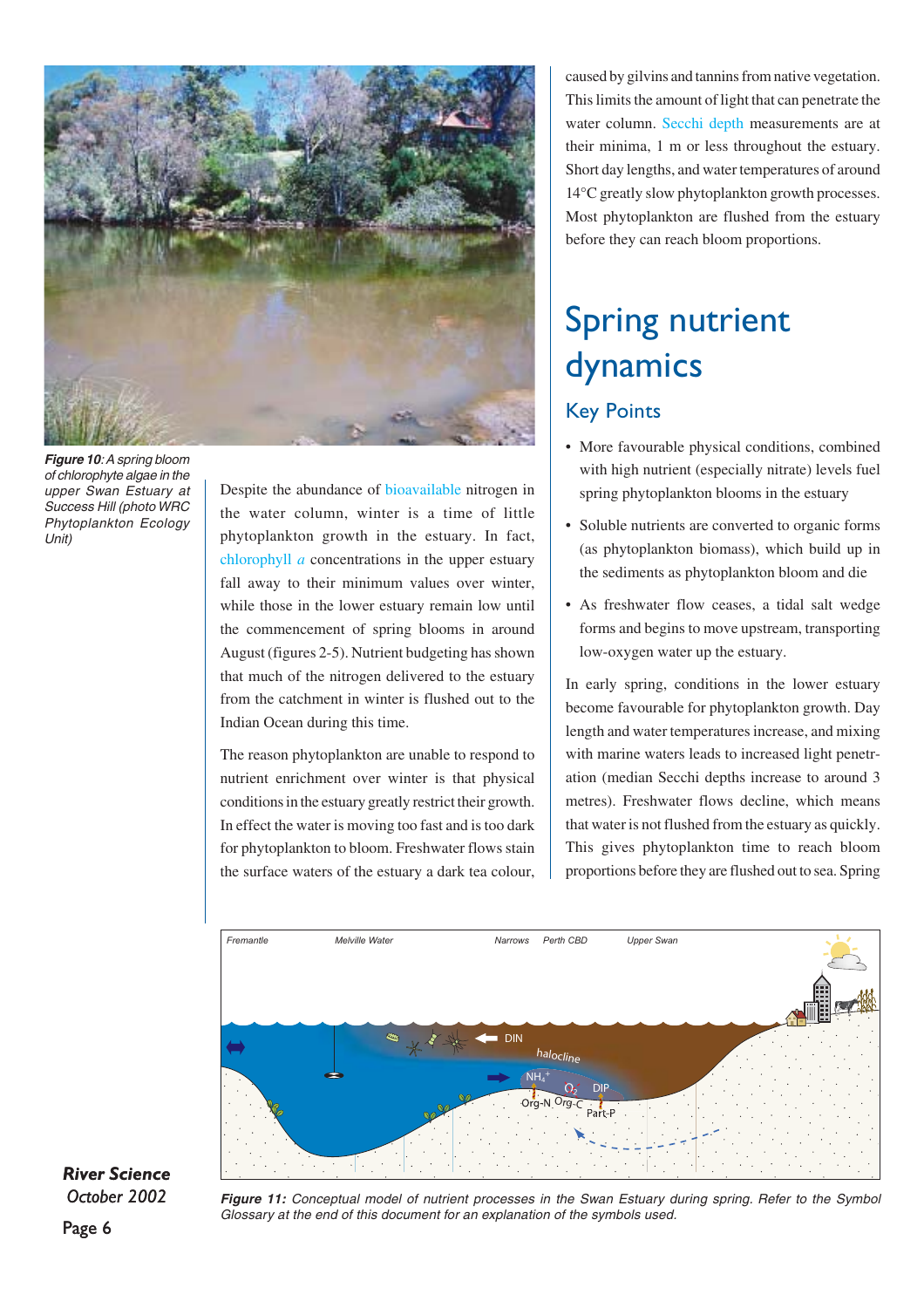

**Figure 12**: Typical longitudinal profiles of salinity (top) and dissolved oxygen (bottom) in the Swan Estuary during spring, showing the salt wedge moving into the upper Swan

is the time of greatest phytoplankton growth in the lower estuary. In the upper Swan, largely harmless spring blooms dominated by green algae (chlorophytes) lead to an increase in chlorophyll *a* concentration in around October or November (figure 10).

Growing phytoplankton take up nutrients from the water, leading to declining concentrations of dissolved nutrients (DIN and DIP). Continued groundwater movement often leads to bottom water DIN concentrations exceeding those at the surface by late spring (figure 4).

Although catchment nutrient inputs largely cease during this time, phytoplankton activity continues with a series of blooms (phytoplankton succession is discussed in *River Science 3*). As phytoplankton bloom and die they fall to the bottom where they are broken down by bacteria and other organisms. This releases bioavailable nutrients back into the water column, stimulating further phytoplankton activity. The spring blooms in the lower estuary, usually dominated by harmless marine phytoplankton, are considered a natural part of the ecosystem.

A marked change in hydrodynamics occurs in spring when rainfall and catchment runoff have largely ceased. Tidal action pushes heavy saline water upstream along the bottom of the estuary underneath the lighter freshwater layer (figure 12). This 'salt wedge' continues to intrude upstream over the next few months. Oxygen consumption by bacteria and other organisms that metabolise organic carbon leads to low-oxygen conditions below the halocline at the front of the salt wedge. Low-oxygen conditions in bottom waters can result in the release of bioavailable nutrients (ammonium and soluble phosphate) from the sediments.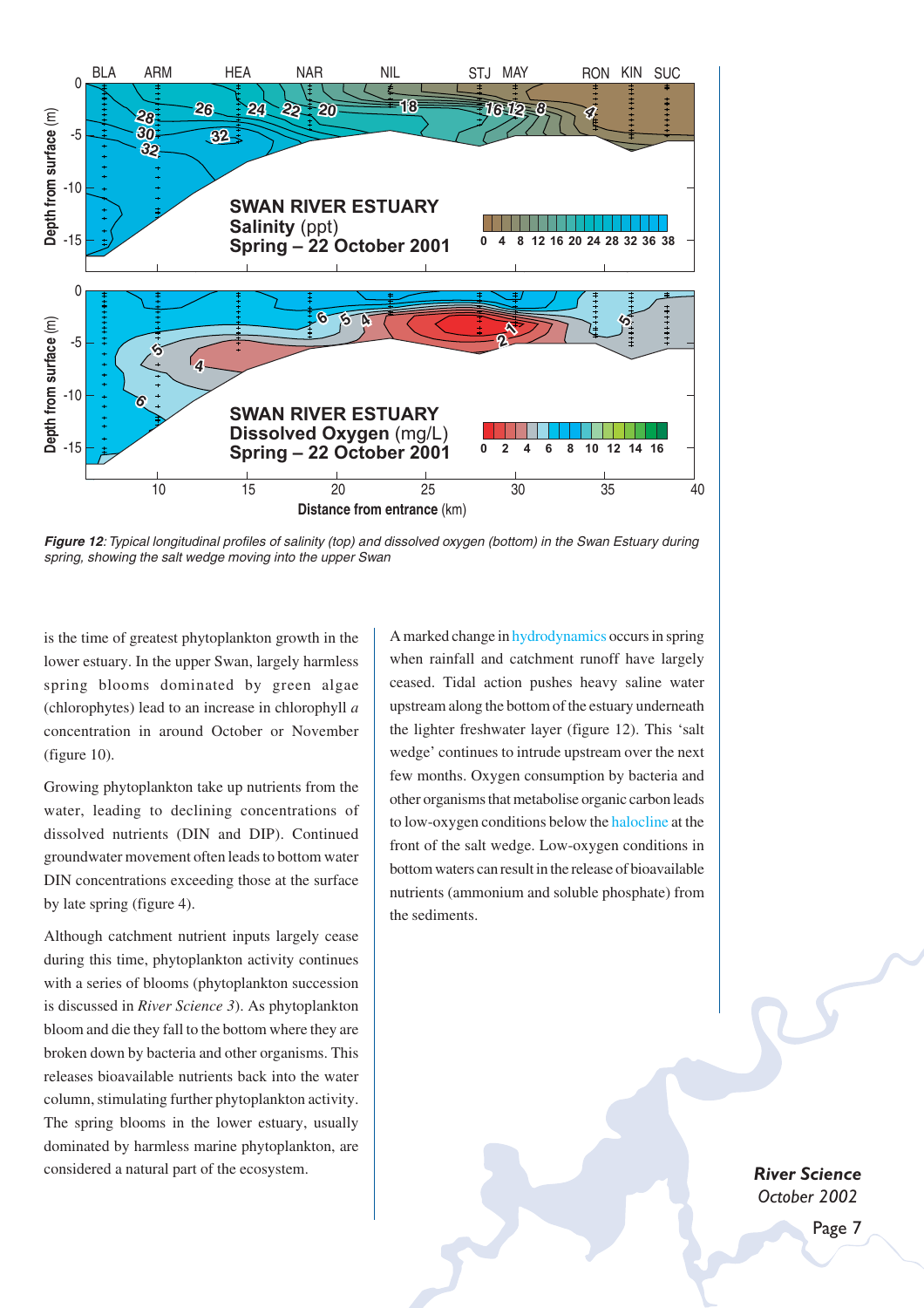

Sailing is a popular pastime on the Swan during summer (copyright 2001, Suzi Wild, Photographer)

## Summer nutrient dynamics

### Key Points

- The salt wedge moves further upstream, transporting oxygen-depleted bottom waters to the upper Swan; here, salt water mixes with residual fresh water in the upper Swan to create a brackish environment
- Sediment DIP release and increasing ammonium concentrations in bottom waters (related to the low-oxygen conditions) contribute to summer dinoflagellate blooms in the upper estuary
- Mixing with low nutrient oceanic water limits summer phytoplankton blooms in the lower estuary.

Physical conditions during summer are ideal for phytoplankton growth. Water temperatures increase to around 25°C, days are longer, light intensity is high and oceanic exchange further increases water clarity. Summer is indeed a productive time for phytoplankton in the upper estuary, particularly for nuisance species (figure 15). Chlorophyll *a* concentrations peak in summer and remain high until the onset of late autumn rains. In contrast, phytoplankton in the lower estuary – though not inactive – rarely reach bloom proportions.

By summer, freshwater flows are usually restricted to a few random rainfall events (which can be locally important as they cause urban drains to discharge into the estuary). During early summer, tidal movement pushes the salt wedge further upstream, transporting hypoxic bottom waters to the upper estuary. Tidal exchange is not strong enough to replace fresh water in the upper estuary completely with the saline, low-oxygen water from the lower estuary. Instead the tongue of the salt wedge mixes with residual fresh water to create a brackish environment. The strong stratification evident in spring breaks down, but weak stratification appears to be sustained over summer, restricting vertical transport of nutrients and maintaining lowoxygen conditions in bottom waters (figure 14).

In the upper estuary, anoxic conditions in bottom waters (and possibly groundwater efflux) result in the release of ammonium and phosphate into the water column (*River Science 4: The Nitrogen and Phosphorus Cycles* explains the processes involved). Stratification tends to trap these nutrients below the halocline, leading to a build-up of ammonium and



*River Science October 2002*

**Figure 13:** Conceptual model of nutrient processes in the Swan Estuary during the summer low flow period. Refer to the Symbol Glossary at the end of this document for an explanation of the symbols used.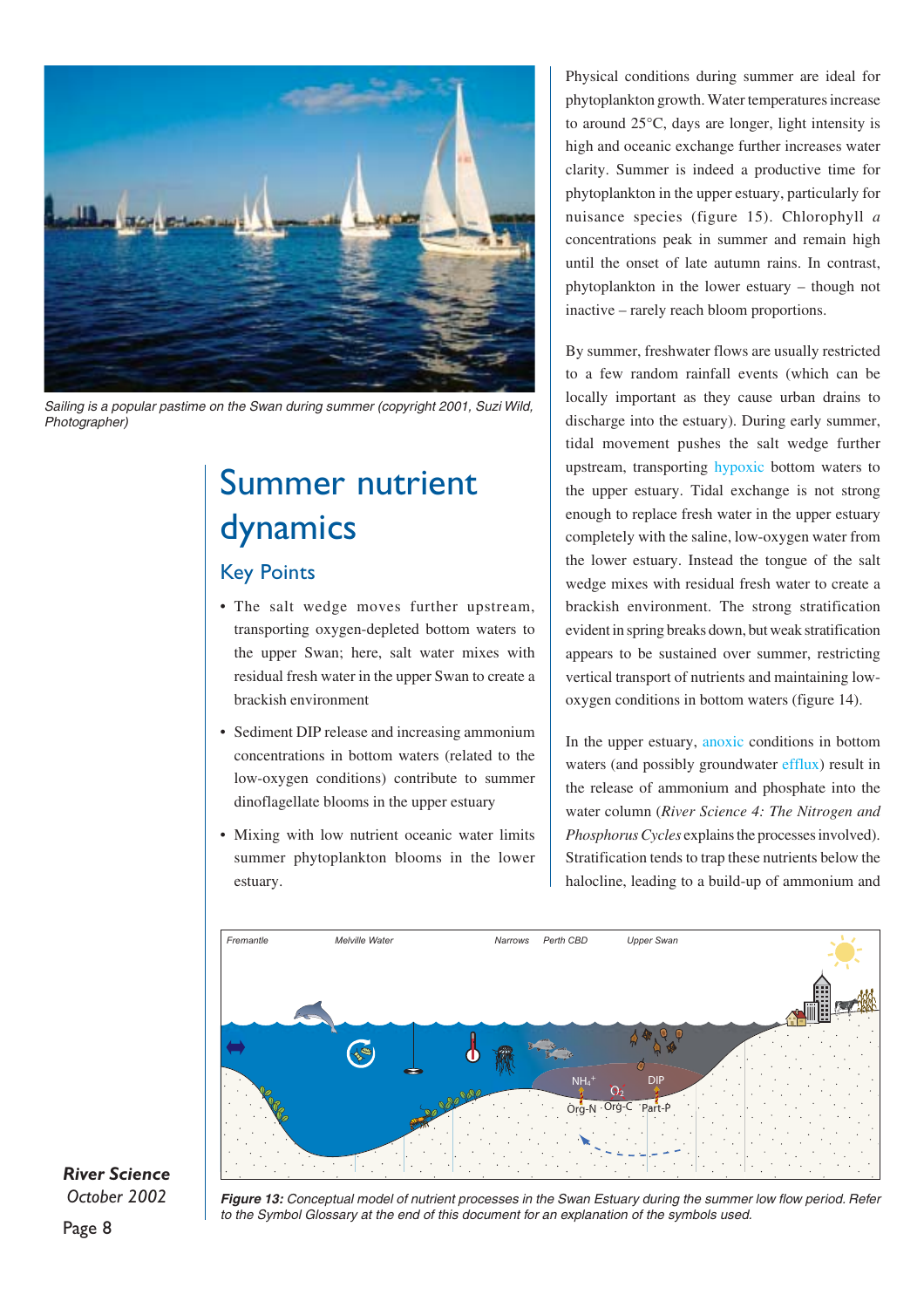

**Figure 14**: Typical longitudinal profiles of salinity (top) and dissolved oxygen (bottom) in the Swan Estuary during summer

phosphate in bottom waters. As a result, summer phytoplankton blooms in the upper estuary are often dominated by species, such as dinoflagellates, that are able to migrate up and down in the water column to access both nutrients and light (figure 15).

At the same time, the lower estuary is well flushed with low-nutrient oceanic water, and is well mixed vertically. Bottom waters are well oxygenated – median dissolved oxygen is around 80% at depth – and dissolved nutrient concentrations are low. Nitrogen is lost from the lower estuary through ocean exchange and denitrification.

Continuous phytoplankton activity occurs in the lower estuary over summer, fed mostly by recycling of nutrients from phytoplankton decay, but blooms are rare. Phytoplankton growth in the lower estuary seems to be nitrogen-limited. Phytoplankton are able to respond rapidly to inputs of bioavailable nitrogen e.g. from urban drains (which cause localised blooms) and summer rainfall events. For example, the summer 2000 blue-green algae bloom was caused by a large, unseasonal rainfall event (see *River Science 2* for a detailed analysis of this event).



**Figure 15**: Large numbers of phytoplankton, such as these dinoflagellates, can make the water appear brown

in summer (photos WRC Phytoplankton Ecology Unit)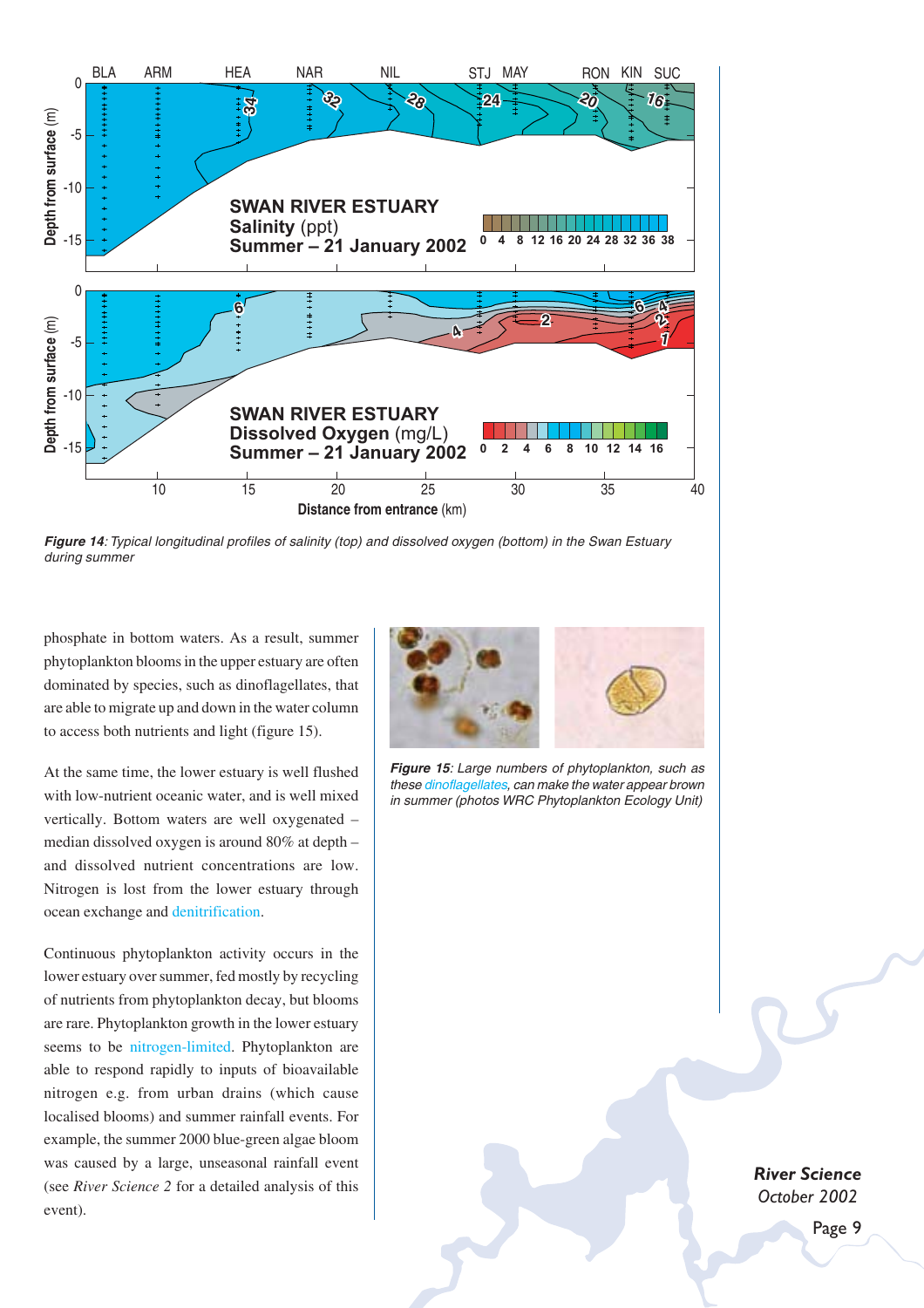

**Figure 16:** Conceptual model of nutrient processes in the Swan Estuary during autumn. Refer to the Symbol Glossary at the end of this document for an explanation of the symbols used.

## Autumn nutrient dynamics

#### Key Points

- Transition to winter conditions sporadic rainfall events make for high variability
- The estuary is mainly marine, warm and nutrientrich, hypoxic in bottom waters.

Autumn in the Swan estuary is a time of transition. The sporadic nature of autumn rainfall events tends

to govern this transition, making generalisations difficult. Before the onset of autumn rains, summer conditions still prevail. Concentrations of inorganic nitrogen (particularly nitrate) are low throughout the estuary. In the upper estuary phosphate and ammonium concentrations are elevated in bottom waters.

Autumn rains mobilise high concentrations of nutrients that have accumulated over summer. The first rainfall events can cause urban drains to discharge into the estuary, delivering small volumes of nutrient-rich water. Further rain can mobilise



### *River Science*



**Figure 17**: Typical longitudinal profiles of salinity (top) and dissolved oxygen (bottom) in the Swan Estuary during autumn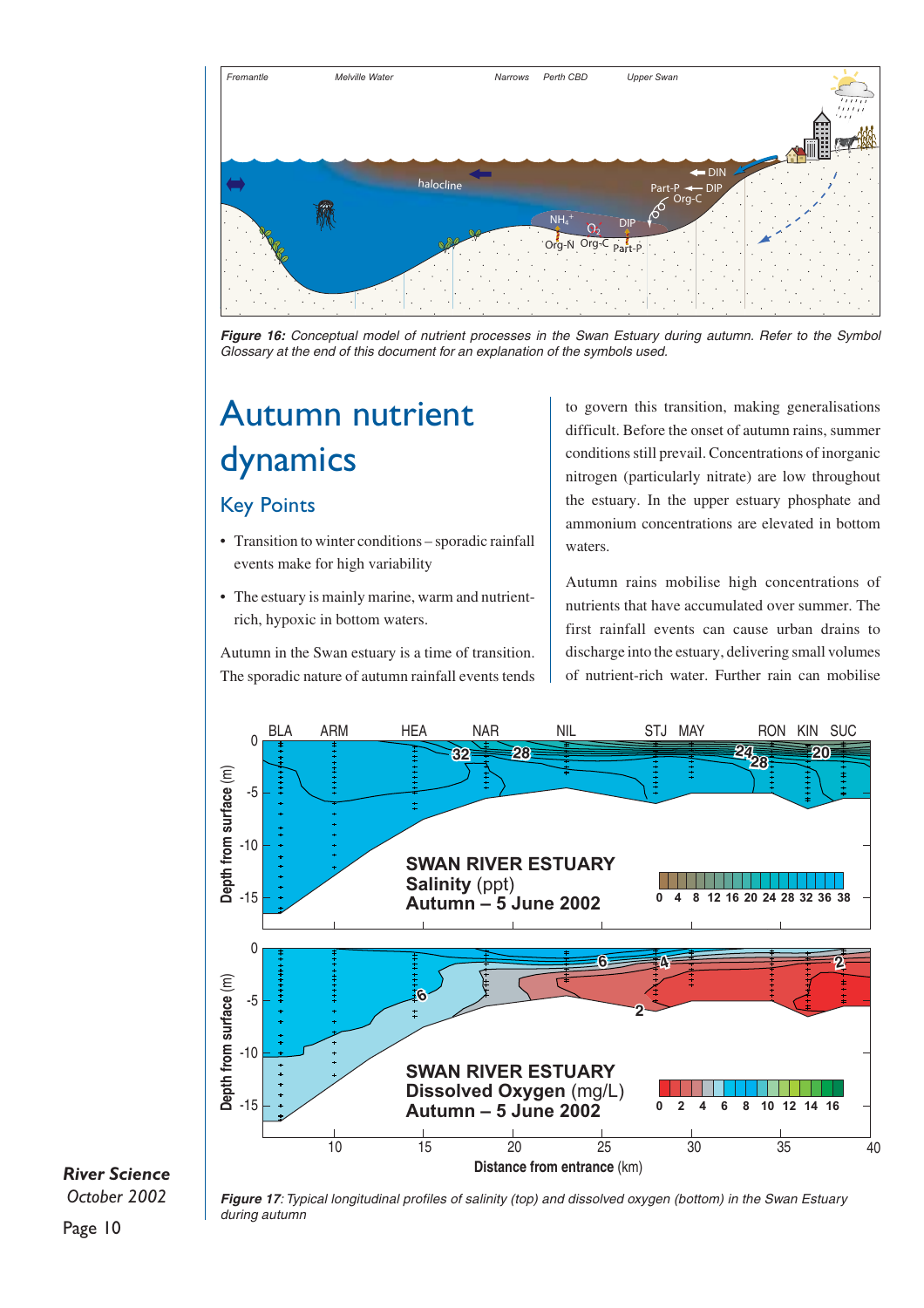## Symbol glossary



nutrients that have accumulated in the broader catchment. As a result, phytoplankton blooms are unpredictable yet quite common in the upper estuary during autumn. For instance, 1995 and 1997 saw high levels of phytoplankton in the upper estuary, whereas 1996 was characterised by high flows and low phytoplankton concentrations, more typical of winter conditions.

### Conclusion

Estuaries are dynamic environments, marked by continuous and productive activity and change. The natural cycle of phytoplankton growth in the Swan-Canning Estuary contributes to the production of organic matter that supports the estuary food web. The supply of nutrients from the catchment is the source of phytoplankton productivity, and allows abundant fish catches in the estuary. However, the greatly enlarged supply of nutrients which has resulted from human activities in the catchment has not only increased productivity but also increased the occurrence of nuisance and potentially toxic algal blooms. Activities of the Swan-Canning Cleanup Program seek to reduce the overall nutrient supply to the estuary with the intention of reducing the occurrence of these blooms.

The Swan-Canning estuary is dominated by seasonal rather than inter-annual and random climatic influences (unlike many south coast estuaries for instance). This is because the area has relatively reliable winter rainfall and the estuary has a deep, permanently open entrance (albeit artificial) which facilitates year-round tidal exchange. As a result,

despite significant year to year variation, predictable seasonal patterns of nutrient delivery and cycling are evident in the estuary. These in turn influence phytoplankton composition and abundance over seasonal timescales.

Seasonal patterns are of course only part of the story. Inter-annual and random influences are also important as evidenced by the summer 2000 cyanobacteria bloom, which was triggered by a large unseasonal rainfall event. In addition, many of the factors influencing the timing and composition of phytoplankton blooms are subtle and poorly understood. Nevertheless, an understanding of the broad patterns of seasonal nutrient dynamics enables managers to identify the chronic causes of nuisance and toxic phytoplankton blooms in the estuary. This information is critical to reduce the occurrence of such blooms and make the estuary a healthier, safer and more enjoyable place for everyone.